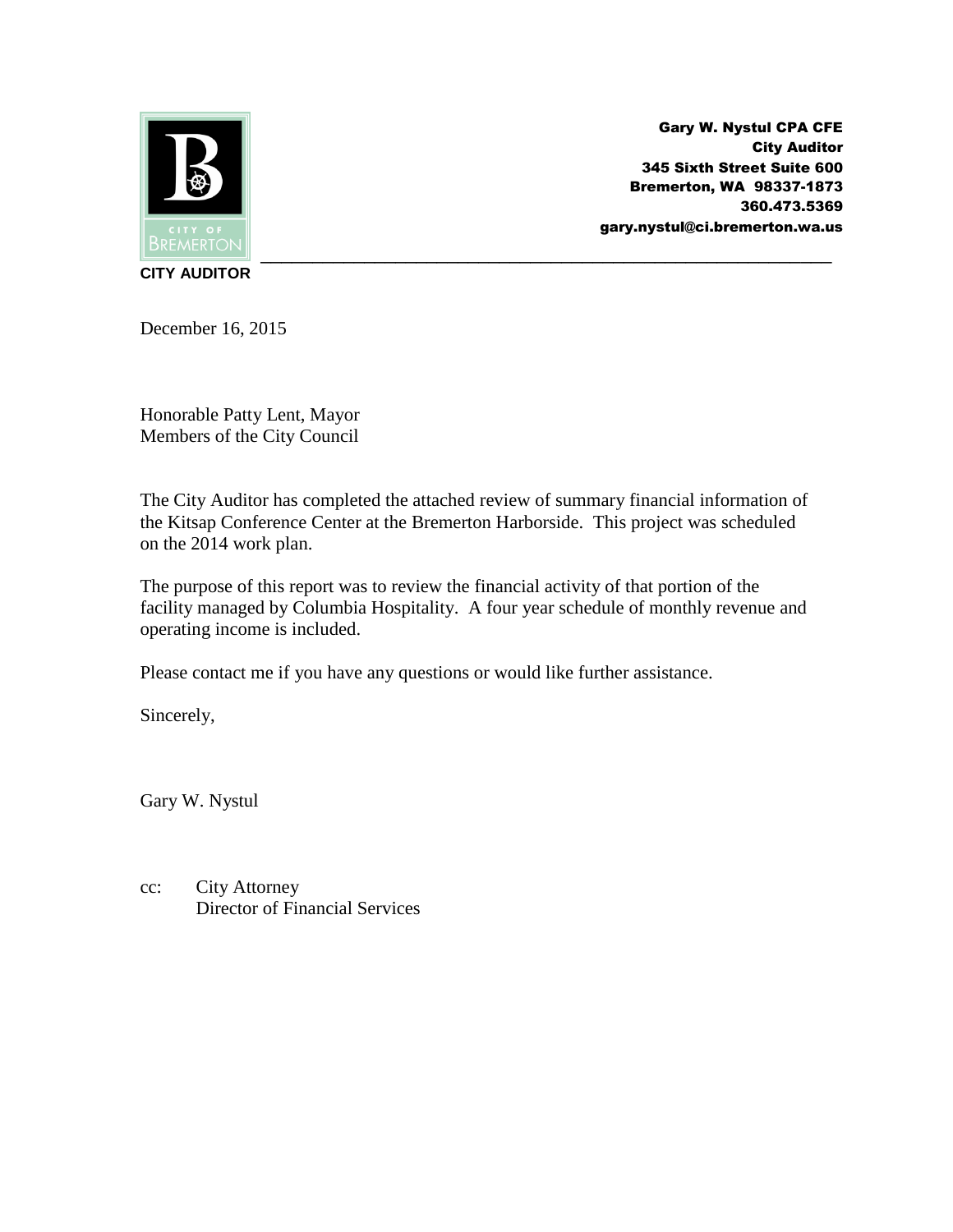# **REVIEW OF KITSAP CONFERENCE CENTER AT BREMERTON HARBORSIDE**

This is a review of the financial status of the Kitsap Conference Center at the Bremerton Harborside which is managed for the City by Columbia Hospitality, Inc. For the last four years it has been operating at a loss. The current year is also projected to be a loss.

The Kitsap Conference Center is a 10,000 sq. ft. facility that was opened in July 2004. In 2014 a \$1.1M expansion was completed utilizing approximately 6,750 square feet of unfinished space on the third floor which is owned by Kitsap Transit. It was anticipated that the added space would allow additional activities to be booked at the facility which then would generate additional revenue.

### **Financial History**

The total revenue and operating income for the last four completed years is presented below. The information is taken from monthly financial reports prepared by Columbia Hospitality.

|                                  | 2016      | 2015      | 2014                | 2013                | 2012                 | 2011                 |
|----------------------------------|-----------|-----------|---------------------|---------------------|----------------------|----------------------|
| <b>Budgeted Revenue</b>          | 1,351,430 | 1.399.021 | 1.309.456           | 1,381,674           | 1,321,487            | 1,316,245            |
| <b>Actual Revenue</b>            |           |           | 1,141,244           | 1,239,957           | 1,185,923            | 1,193,310            |
| Variance to Budget               |           |           | (168,211)<br>$-13%$ | (141,717)<br>$-10%$ | (135, 564)<br>$-10%$ | (122, 935)<br>$-9\%$ |
| Budgeted Operating Income (loss) | (64, 504) | (14, 863) | (62, 411)           | (40,209)            | (75,079)             | (88, 748)            |
| Actual Operating Income (loss)   |           |           | (124, 756)          | (66,057)            | (118,590)            | (65, 175)            |
| Variance to Budget               |           |           | 62,345<br>$-100%$   | 25,848<br>$-64%$    | 43,511<br>$-58%$     | (23,574)<br>27%      |

The table demonstrates that the revenue projections are generally within 10%. However, the budgeted operating income (loss) difference has ranged from 27% to 100% of projection. Also, the actual revenue year to year has not shown growth in the last three years.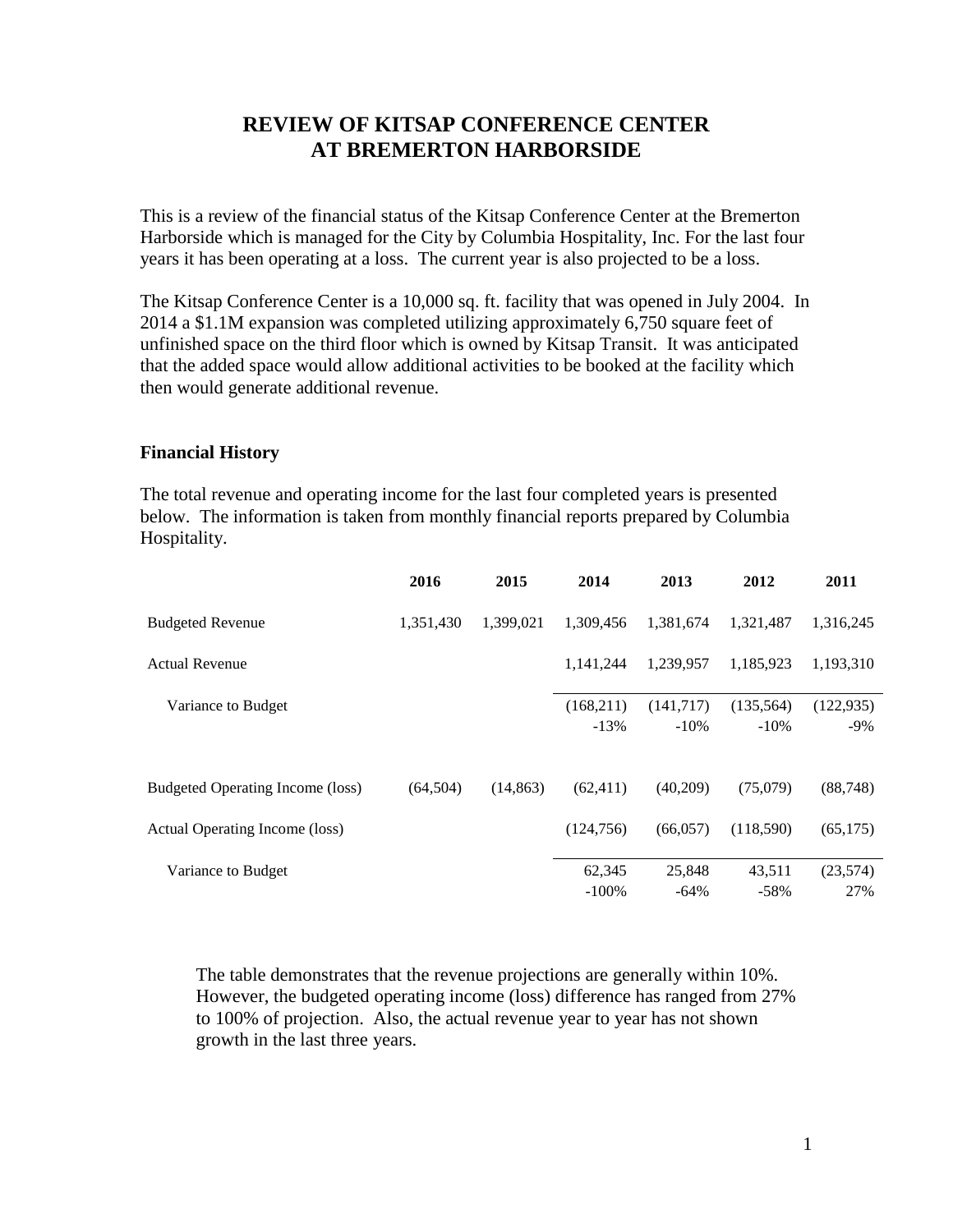All of the revenue and expense for the operation of the conference center are not included in the financial activity reported by Columbia Hospitality. Additional transfers in and expenses are paid by the city in a special revenue fund entitled "Conference Center Operating."

### **Expansion Project**

A project to expand the Conference Center space on the third floor of the building was completed in May 2014. The cost was about \$1,100,000 and added approximately 6,750 square feet of rentable space. It was funded by a grant from the Kitsap Public Facilities District of \$441,474, a contribution from Kitsap Transit of \$205,514 and a loan from the city Equipment Rental Reserve of \$500,000.

City management "conservatively" estimated that the expansion would result in \$500,000 in increased annual revenue for the facility starting upon completion. Actual revenue since the opening of the expanded area have not demonstrated increases.

Columbia Hospitality estimated this addition was projected to increase revenue in the first year by \$516,360 with an additional 3% yearly increase thereafter. The increase in revenue for the first12 month period after expansion of May 2014 to April 2015 over the average of the prior 24 months was \$55,243 or 10 percent of projected.

No lease payment to Kitsap Transit is required during the first four years. Lease payments start in year 5 at \$8,437.50 per month. In addition, expenses for shared costs of the building started in year one. The lease may run for 20 years.

#### **ERR Loan**

City council Resolution number 3194 in June 2013 authorized the \$500,000 loan from the Equipment Rental Reserve Fund. Repayments were to start in 2015 at \$100,000 per year plus accrued interest. The interest rate was based on the Local Government Investment Pool earnings on December 31 of the year the principal payment is due. On November 18, 2015 the repayment schedule was extended to 20 years with principal payments starting in 2017 and a fixed interest rate.

#### **Lodging Tax Contribution**

The city has annually dedicated \$155,000 of Lodging Tax proceeds to support the Conference Center.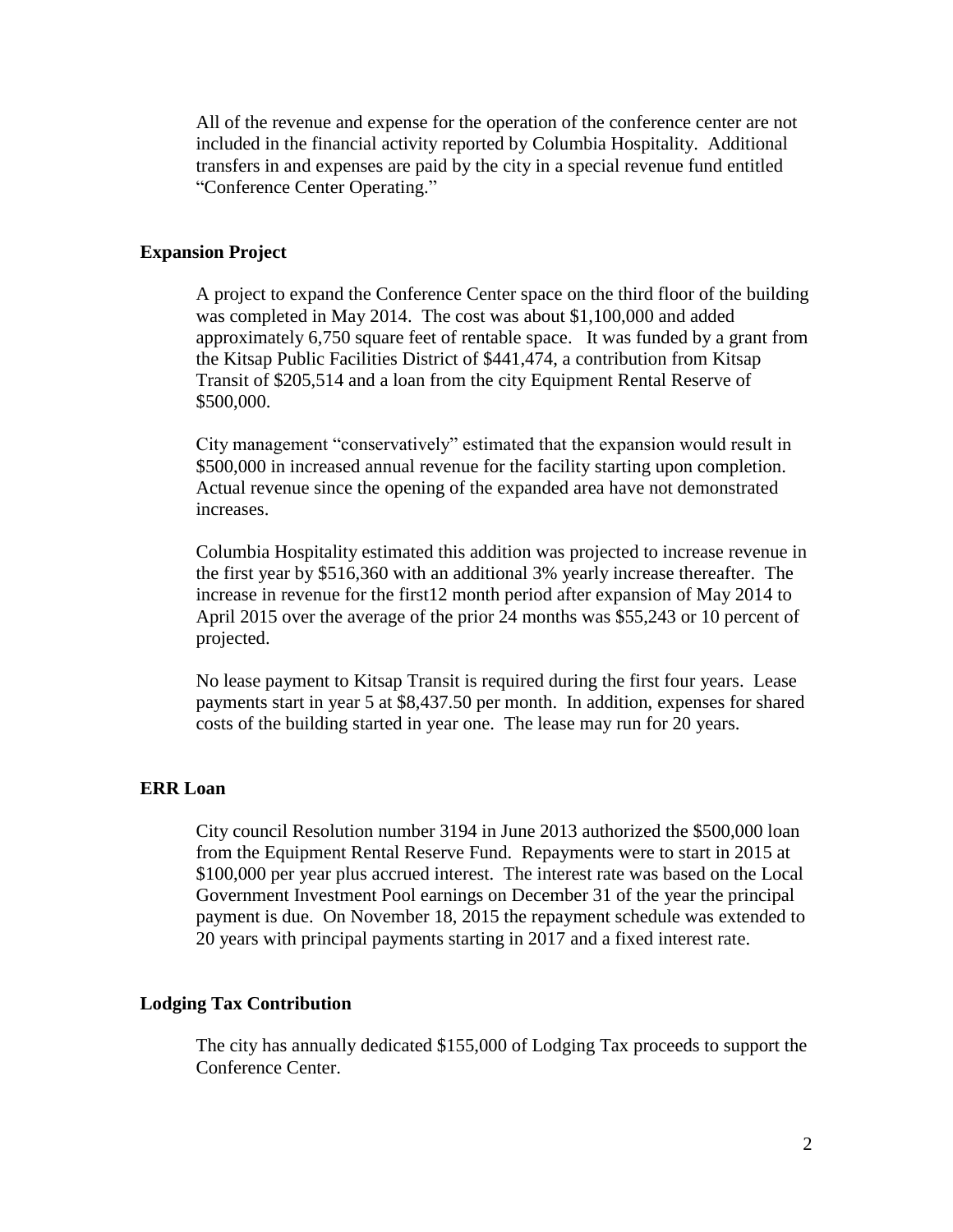### **Other City Expenses**

In addition to the expenses incurred and paid by Columbia Hospitality, Inc., the city incurs expenses for maintenance and repair of the building. These expenses include allocation for insurance, overhead, telecommunications, water/sewer, elevator and HVAC maintenance, and facilities transfer. In 2014 these expenses totaled \$132,000.

The addition of the Gold Mountain Golf Facility under Columbia Hospitality management has created opportunities for efficiencies. Sharing items such as staff, chairs, tables and flatware has created some cost savings.

### **Summary**

The revenue for the conference center is dependent upon market conditions including the economy and competition. The management of the conference center endeavors to be proactive and seek out new clients and reduce operating costs. However the "conservative" estimates of increased revenue of \$500,000 in the first twelve months of operating the third floor addition have not materialized. It is unknown if they will in the foreseeable future.

## **Attached Schedule**

Attached is a schedule of monthly revenue and expense taken from the Columbia Hospitality monthly reports. It shows how revenues fluctuate monthly within a year and from year to year. It also shows the amount of monthly loss or income.